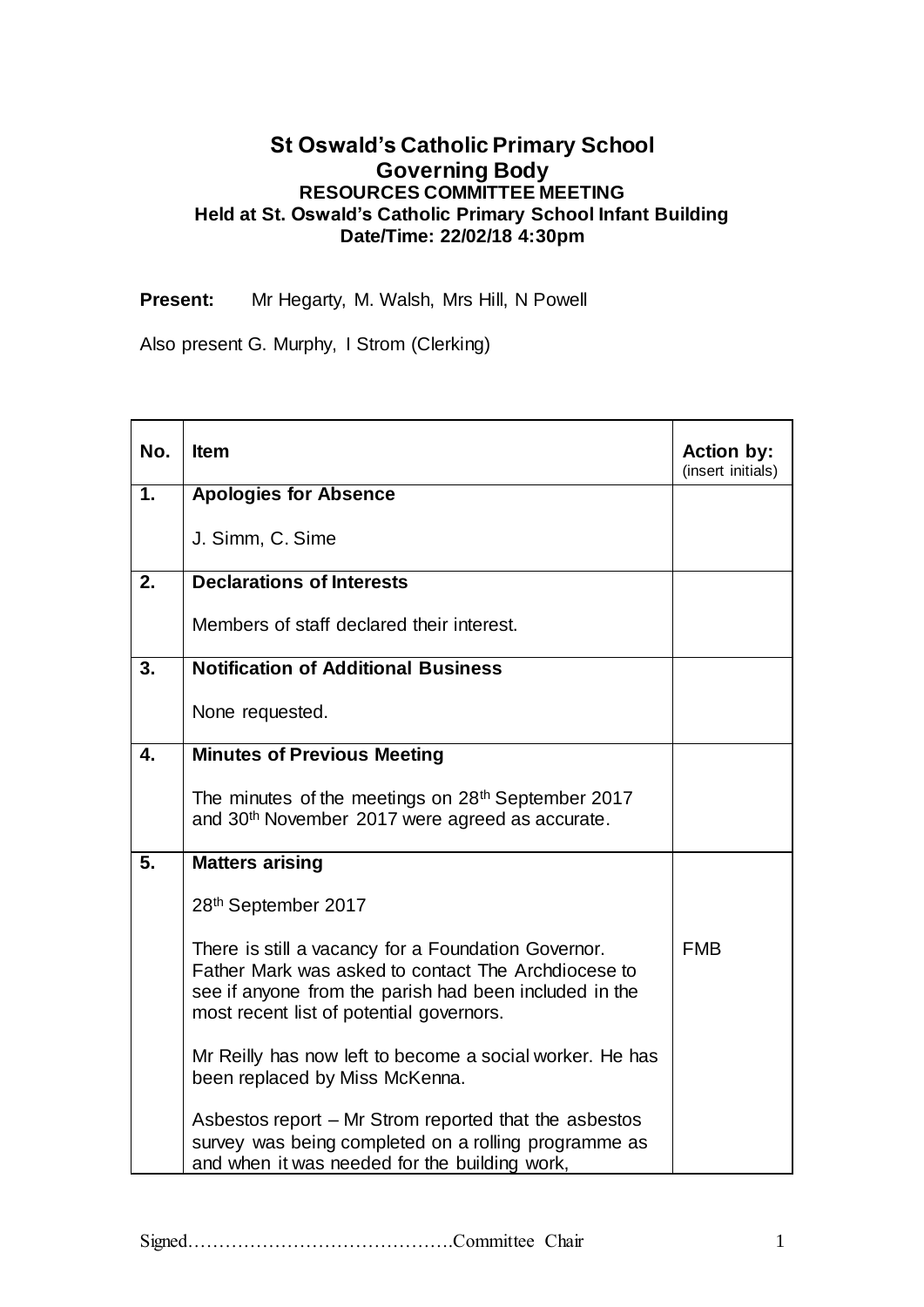|    | 30 <sup>th</sup> November 2017                                                                                                                                                                                                                                                                                                                                                                                                                                                                                                                                                                                                                                                                                                                                                                                                                                                                                                                                                                                                                   |  |
|----|--------------------------------------------------------------------------------------------------------------------------------------------------------------------------------------------------------------------------------------------------------------------------------------------------------------------------------------------------------------------------------------------------------------------------------------------------------------------------------------------------------------------------------------------------------------------------------------------------------------------------------------------------------------------------------------------------------------------------------------------------------------------------------------------------------------------------------------------------------------------------------------------------------------------------------------------------------------------------------------------------------------------------------------------------|--|
|    | The colour combinations for the cladding has still not<br>been decided.                                                                                                                                                                                                                                                                                                                                                                                                                                                                                                                                                                                                                                                                                                                                                                                                                                                                                                                                                                          |  |
|    | Mr Hegarty informed governors that the issue of<br>sprinklers in schools had been discussed by the<br>archdiocese. Most of the primary schools in the<br>archdiocese are single storey and therefore it has been<br>decided to prioritise lives rather than buildings and<br>escape routes rather than sprinkler systems.                                                                                                                                                                                                                                                                                                                                                                                                                                                                                                                                                                                                                                                                                                                        |  |
| 6. | <b>Finance Update</b>                                                                                                                                                                                                                                                                                                                                                                                                                                                                                                                                                                                                                                                                                                                                                                                                                                                                                                                                                                                                                            |  |
|    | <b>Budget Monitoring Report</b>                                                                                                                                                                                                                                                                                                                                                                                                                                                                                                                                                                                                                                                                                                                                                                                                                                                                                                                                                                                                                  |  |
|    | The LA Finance Officer Gill Farrington has now<br>scheduled her visits to allow time to prepare the report<br>for governors. Her report was distributed earlier in the<br>week. A governor asked about the percentage of the<br>budget allocated to staffing costs being very high<br>and projected to be getting higher. It was explained<br>that whilst the school balances were high, the school had<br>employed a number of support staff to help with<br>individual pupils in areas of the school. These members<br>of staff were on temporary contracts dependant on<br>funding. As staffing costs rise these roles would be<br>reviewed. It was reported to governors that another cost<br>pressure was the possible above inflation increase in<br>some support staff salaries. For example, the offer for<br>the point that teaching assistants are currently paid on is<br>7.5%. Governors agreed that the staff deserved an<br>above inflation increase but were concerned that the rise<br>would not be funded in the school budget. |  |
|    | It was noted that the projected outturn figure was in line<br>with acceptable parameters.                                                                                                                                                                                                                                                                                                                                                                                                                                                                                                                                                                                                                                                                                                                                                                                                                                                                                                                                                        |  |
|    | Governors noted that the spending on agency supply<br>was higher than the original budget at the start of the<br>year but was much lower than the actual spend of<br>2016/17.                                                                                                                                                                                                                                                                                                                                                                                                                                                                                                                                                                                                                                                                                                                                                                                                                                                                    |  |
|    | Governors noted that the Bought In Professional<br>Services cost centres were overspent - It was<br>explained that this was primarily because many services<br>that were provided by Liverpool CC in the past were now<br>being charged for, particularly with regards to pupil<br>support, for example Education Psychologists.                                                                                                                                                                                                                                                                                                                                                                                                                                                                                                                                                                                                                                                                                                                 |  |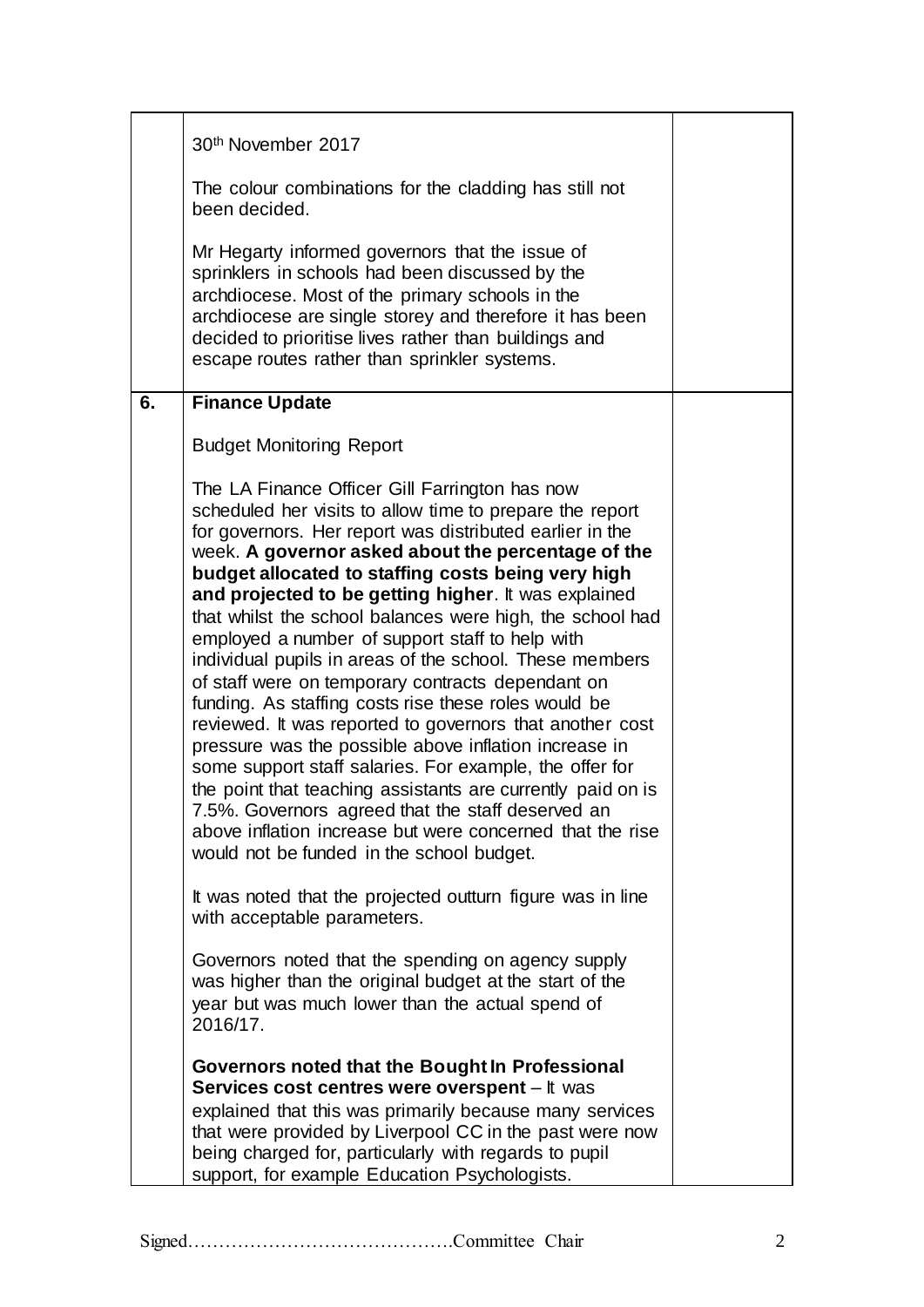|                | Governors looked at future funding and noted that pupil<br>numbers for the 2018/19 academic year was slightly up<br>on the previous year. A governor asked if the pupil<br>premium figure was likely to remain constant - It was<br>reported that the numbers are likely to stay the same or<br>increase. During the admissions process, parents are<br>being asked for additional information to help identify<br>those children who may benefit from pupil premium<br>funding.                                                                                                                                                                                                                                                                                                                                                                                                                                                    |  |
|----------------|-------------------------------------------------------------------------------------------------------------------------------------------------------------------------------------------------------------------------------------------------------------------------------------------------------------------------------------------------------------------------------------------------------------------------------------------------------------------------------------------------------------------------------------------------------------------------------------------------------------------------------------------------------------------------------------------------------------------------------------------------------------------------------------------------------------------------------------------------------------------------------------------------------------------------------------|--|
| $\overline{7}$ | <b>Premises Update</b>                                                                                                                                                                                                                                                                                                                                                                                                                                                                                                                                                                                                                                                                                                                                                                                                                                                                                                              |  |
|                | <b>Building Works</b>                                                                                                                                                                                                                                                                                                                                                                                                                                                                                                                                                                                                                                                                                                                                                                                                                                                                                                               |  |
|                | The building work is progressing. On the playground<br>side, the building is moving towards the first floor. The<br>contractors have requested that the compound size is<br>increased to allow for the storage and movement<br>required to get the first floor beams and block flooring<br>placed. This is likely to include a period when a crane is<br>required and will take up more of the playground. Whilst<br>the contractors have generally been very<br>accommodating, sometimes, requests need to be made<br>in a more timely manner to allow school the opportunity<br>to plan for the circumstances. Governors asked how<br>the school would cope with an emergency<br>evacuation when the crane was in place. The<br>contractor was putting together a plan for this work and<br>would then come into school to discuss this. Mr Hegarty<br>offered to attend the meeting if he was available when it<br>was convened. |  |
|                | During the February holiday, it was planned to insert the<br>windows and door into the hall. Unfortunately, during this<br>process, steel supports were discovered in the wall and<br>an engineering solution is needed to be designed.                                                                                                                                                                                                                                                                                                                                                                                                                                                                                                                                                                                                                                                                                             |  |
|                | There has been some delays with the building at the<br>front of school due to the placement of a drain in the area<br>where the foundations were due to be laid. A steel cover<br>for the drains was constructed and the foundations have<br>now been laid.                                                                                                                                                                                                                                                                                                                                                                                                                                                                                                                                                                                                                                                                         |  |
|                | A governor asked how the workman who had an<br>accident was. He cut a tendon and needed an operation<br>and is now recuperating but expected to make a full<br>recovery.                                                                                                                                                                                                                                                                                                                                                                                                                                                                                                                                                                                                                                                                                                                                                            |  |
|                | A governor asked if the building work had impacted the                                                                                                                                                                                                                                                                                                                                                                                                                                                                                                                                                                                                                                                                                                                                                                                                                                                                              |  |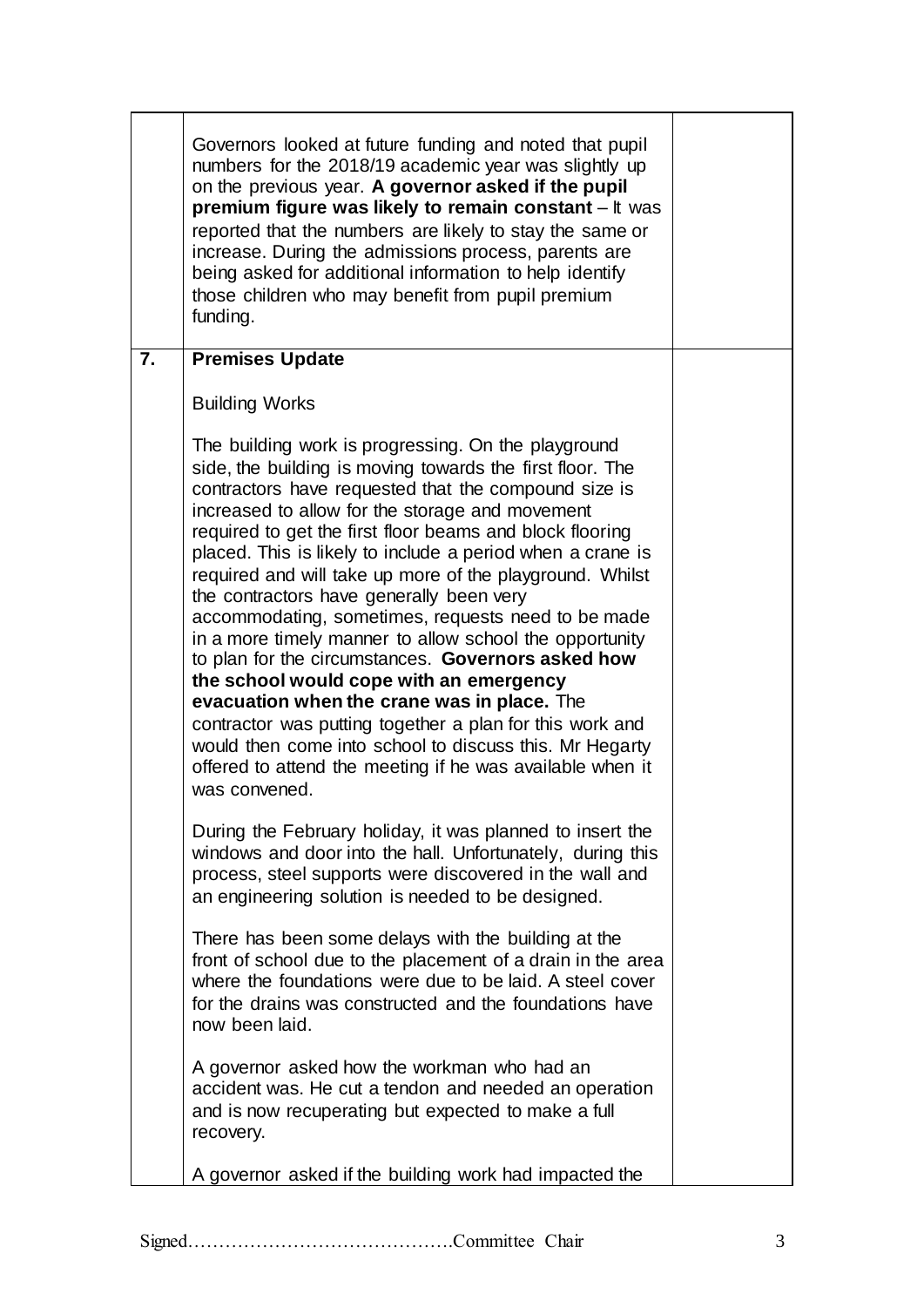|    | classrooms yet. It was explained that large areas of 3NW<br>and 4PM and a wall in 3AB had been boarded up. Miss<br>Wall had started to use the year 3 area more for group<br>work.<br>It was noted that the staff and pupils had adapted very                                                                                                                                                                                                                                            |  |
|----|------------------------------------------------------------------------------------------------------------------------------------------------------------------------------------------------------------------------------------------------------------------------------------------------------------------------------------------------------------------------------------------------------------------------------------------------------------------------------------------|--|
|    | well to the building work.                                                                                                                                                                                                                                                                                                                                                                                                                                                               |  |
|    | <b>Infant Boilers</b>                                                                                                                                                                                                                                                                                                                                                                                                                                                                    |  |
|    | The boilers are still in poor repair. They have to be<br>turned on each morning manually and can take longer to<br>get to temperature after the weekend when they haven't<br>been used. The issue was raised at the latest building<br>update meeting. The Archdiocese have confirmed that<br>the remedial work can be carried out but this would need<br>to be funded from the school LCVAP fund which<br>currently has a balance of £70,000. This work has been<br>given the go ahead. |  |
|    | Infant Drains                                                                                                                                                                                                                                                                                                                                                                                                                                                                            |  |
|    | They were flushed out in December and earlier this<br>week. It will be a regular process until the work is<br>completed as part of the larger building project.                                                                                                                                                                                                                                                                                                                          |  |
|    | Quiet Garden                                                                                                                                                                                                                                                                                                                                                                                                                                                                             |  |
|    | The quiet garden had become a hiding place for pupils.<br>The gardeners were asked to cut the area back so the<br>sight lines were improved. This has been done and has<br>also opened up some additional space in the soft play<br>area, although ensuring it is properly maintained is<br>important.                                                                                                                                                                                   |  |
|    | Fencing                                                                                                                                                                                                                                                                                                                                                                                                                                                                                  |  |
|    | The privacy screening along Montague Road has started<br>to fall apart. A replacement will be sought after the<br>building work is complete.                                                                                                                                                                                                                                                                                                                                             |  |
| 8. | <b>Staffing Update</b>                                                                                                                                                                                                                                                                                                                                                                                                                                                                   |  |
|    | <b>New Starters</b>                                                                                                                                                                                                                                                                                                                                                                                                                                                                      |  |
|    | As well as the replacement Early Years staff and<br>absence cover there had been a requirement to provide<br>additional support for a number of pupils, particularly in<br>the nursery. This was important to enable the pupils to<br>access education. Top up funding has been applied for                                                                                                                                                                                              |  |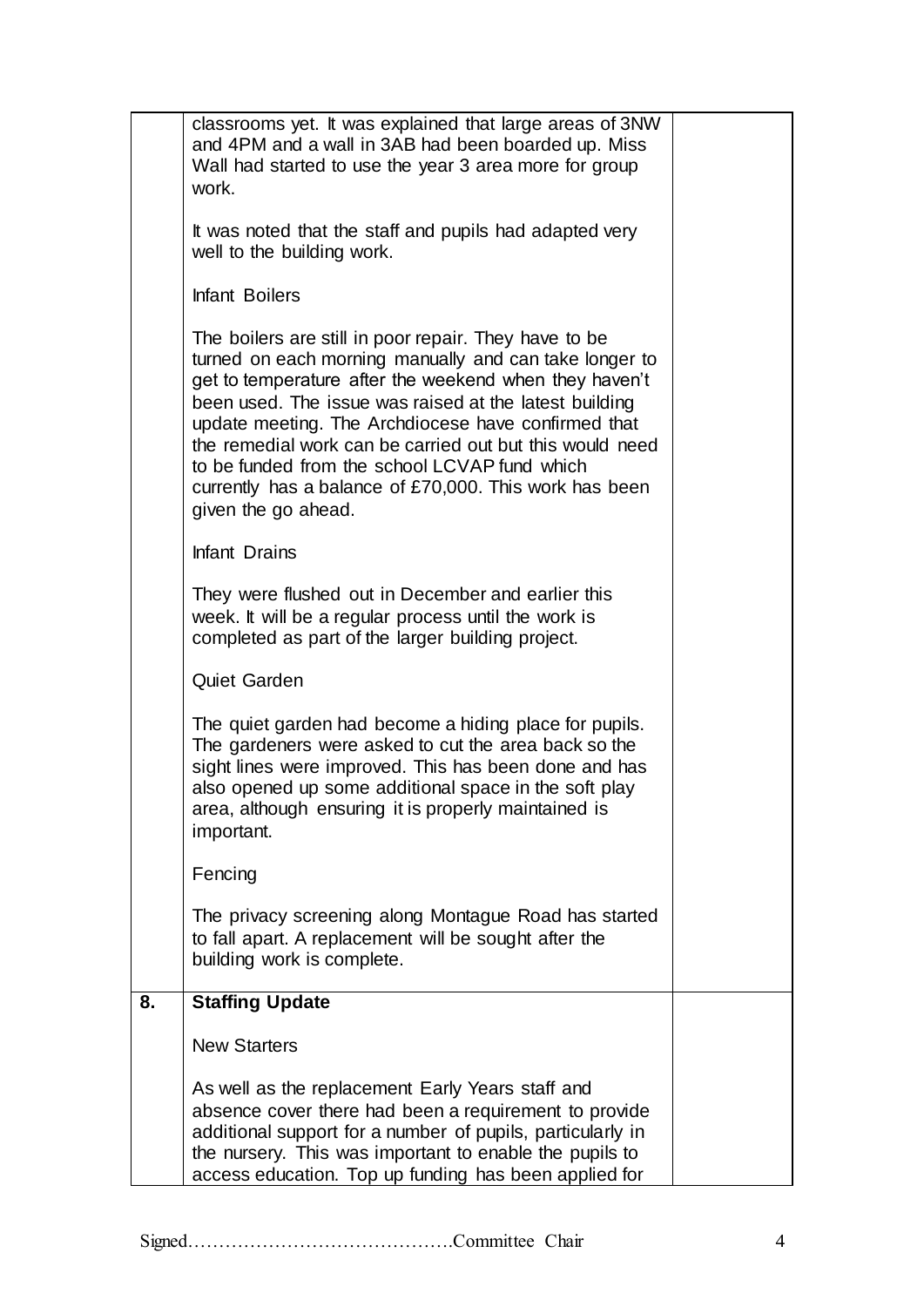| but this was not expected to provide a large financial<br>benefit.                                                                                                                                                                                                                                                                                                                                                                                                                                                                                                                                                                                                                                                                                                                                                                                                                          |  |
|---------------------------------------------------------------------------------------------------------------------------------------------------------------------------------------------------------------------------------------------------------------------------------------------------------------------------------------------------------------------------------------------------------------------------------------------------------------------------------------------------------------------------------------------------------------------------------------------------------------------------------------------------------------------------------------------------------------------------------------------------------------------------------------------------------------------------------------------------------------------------------------------|--|
| There will be a review of targeted support with regards to<br>budget as well as pupil need.                                                                                                                                                                                                                                                                                                                                                                                                                                                                                                                                                                                                                                                                                                                                                                                                 |  |
| Staff absence procedures.                                                                                                                                                                                                                                                                                                                                                                                                                                                                                                                                                                                                                                                                                                                                                                                                                                                                   |  |
| There are robust procedures in place including back to<br>work interviews, 3 monthly reviews and, where required,<br>formal meetings with HR and union representation. A<br>governor asked if there was a need for governor<br>involvement. They were informed that there may be a<br>requirement for a governor panel in the future.                                                                                                                                                                                                                                                                                                                                                                                                                                                                                                                                                       |  |
| Requests for special leave.                                                                                                                                                                                                                                                                                                                                                                                                                                                                                                                                                                                                                                                                                                                                                                                                                                                                 |  |
| There is currently a number of staff that take time off for<br>clinic/dental appointments, both for themselves and for<br>their dependents. Whilst it is understood that sometimes<br>there may be an emergency appointment needed, in<br>most cases the appointments could be made outside of<br>school hours. Governors discussed the details of the<br>current special leave policy and agreed that there<br>needed to be more detail to allow for less ambiguity. It<br>was discussed that leave for appointments would only be<br>granted without pay. However, it was pointed out that<br>some clinics didn't have an out of hours option. It was<br>also recognised that emergency appointments needed to<br>be taken as soon as available. It was agreed that the<br>current policy should be revisited with the additional<br>detail being put in and brought to the next meeting. |  |
| Performance Management is ongoing. Currently one<br>member of staff is being supported through the process.                                                                                                                                                                                                                                                                                                                                                                                                                                                                                                                                                                                                                                                                                                                                                                                 |  |
| Staff requests                                                                                                                                                                                                                                                                                                                                                                                                                                                                                                                                                                                                                                                                                                                                                                                                                                                                              |  |
| A request from Mrs Knight for flexible working was taken<br>to the Pastoral Committee. They declined the request to<br>go part time with effect from the return after the Easter<br>holidays, but suggested that the Resources Committee<br>could look at a similar request with effect from<br>September 2018. Mrs Knight accepted the committees<br>decision and has now requested part time hours from the<br>start of the new academic year. Governors asked if this<br>was practical for the school. Mrs Walsh explained that<br>it would have been difficult to replace the hours in the<br>short term, there were opportunities, for the longer term,<br>particularly when looking at the staff who are currently                                                                                                                                                                    |  |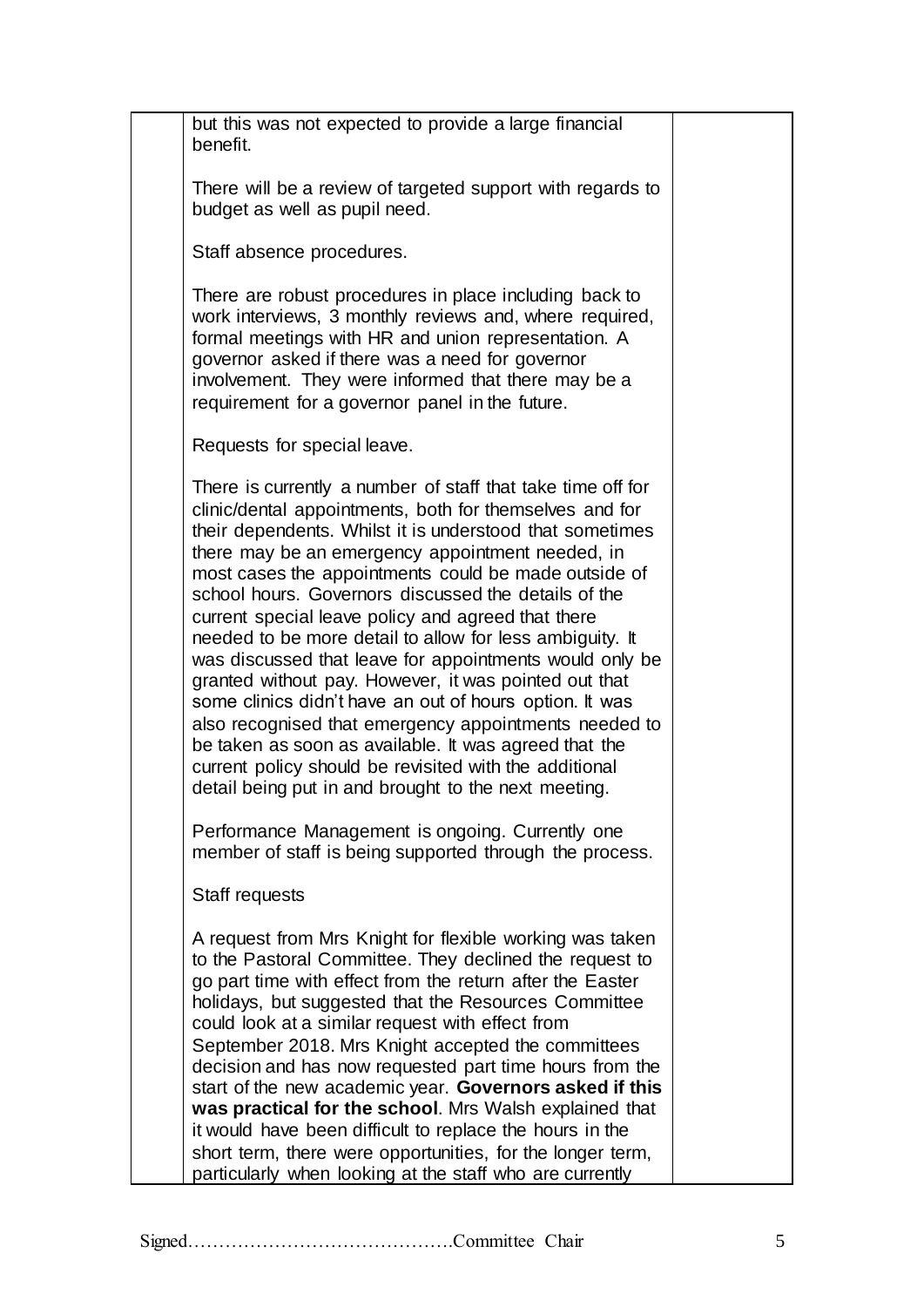|     | providing one to one support for pupils. Governors<br>agreed to the request. Mrs Bailey has indicated that she<br>will return from maternity leave in July and has requested<br>to return on a part time basis. Governors asked what<br>impact would this have on the school. Mrs Walsh said<br>that it was still very early to know what the staffing levels<br>were likely to be in September, but there was flexibility<br>with temporary contracts to be flexible. Governors<br>expressed that they were not keen on a class sharing<br>a teacher unless absolutely necessary. Mrs Walsh<br>said that Mrs Bailey being part time would mean she<br>would take up a PPA/cover role rather than a class<br>teacher role. Governors asked if this had been<br>discussed with Mrs Bailey. It had and she was happy<br>with the idea. Governors agreed the request. |  |
|-----|--------------------------------------------------------------------------------------------------------------------------------------------------------------------------------------------------------------------------------------------------------------------------------------------------------------------------------------------------------------------------------------------------------------------------------------------------------------------------------------------------------------------------------------------------------------------------------------------------------------------------------------------------------------------------------------------------------------------------------------------------------------------------------------------------------------------------------------------------------------------|--|
| 9.  | <b>General Data Protection Regulations (GDPR)</b>                                                                                                                                                                                                                                                                                                                                                                                                                                                                                                                                                                                                                                                                                                                                                                                                                  |  |
|     | Mr Strom explained that the data protection regulations<br>were being updated from May 2016 and the school had<br>new responsibilities. He tabled a summary from The Key<br>which highlighted the main changes from current<br>legislation, and a document on the main areas affecting<br>the school. The school must appoint a Data Protection<br>Officer, who will ensure that the school adhere to the<br>GDPR. However, it is a role that may need to investigate<br>any breaches of data protection so a conflict of interest<br>must be avoided. Mr Hegarty informed governors that the<br>Archdiocese had considered the idea of appointing<br>someone who could oversee the role but it was<br>considered too large a job and would be left to school<br>with support from the LA. Governors noted the<br>information.                                     |  |
| 10. | <b>Bought in Services</b>                                                                                                                                                                                                                                                                                                                                                                                                                                                                                                                                                                                                                                                                                                                                                                                                                                          |  |
|     | The packages from School Improvement Liverpool have<br>only just been received and the ones from Liverpool City<br>Council are coming in dribs and drabs. Therefore this is<br>to be revisited at the next meeting.                                                                                                                                                                                                                                                                                                                                                                                                                                                                                                                                                                                                                                                |  |
| 11. | <b>Policies for ratification</b>                                                                                                                                                                                                                                                                                                                                                                                                                                                                                                                                                                                                                                                                                                                                                                                                                                   |  |
|     | Governors noted the revised Liverpool City Council<br>Standing Orders and Financial Procedures and the<br>Liverpool City Council Scheme for Funding Schools.                                                                                                                                                                                                                                                                                                                                                                                                                                                                                                                                                                                                                                                                                                       |  |
|     | The School Fund Policy, had been previously circulated.<br>This was agreed.                                                                                                                                                                                                                                                                                                                                                                                                                                                                                                                                                                                                                                                                                                                                                                                        |  |